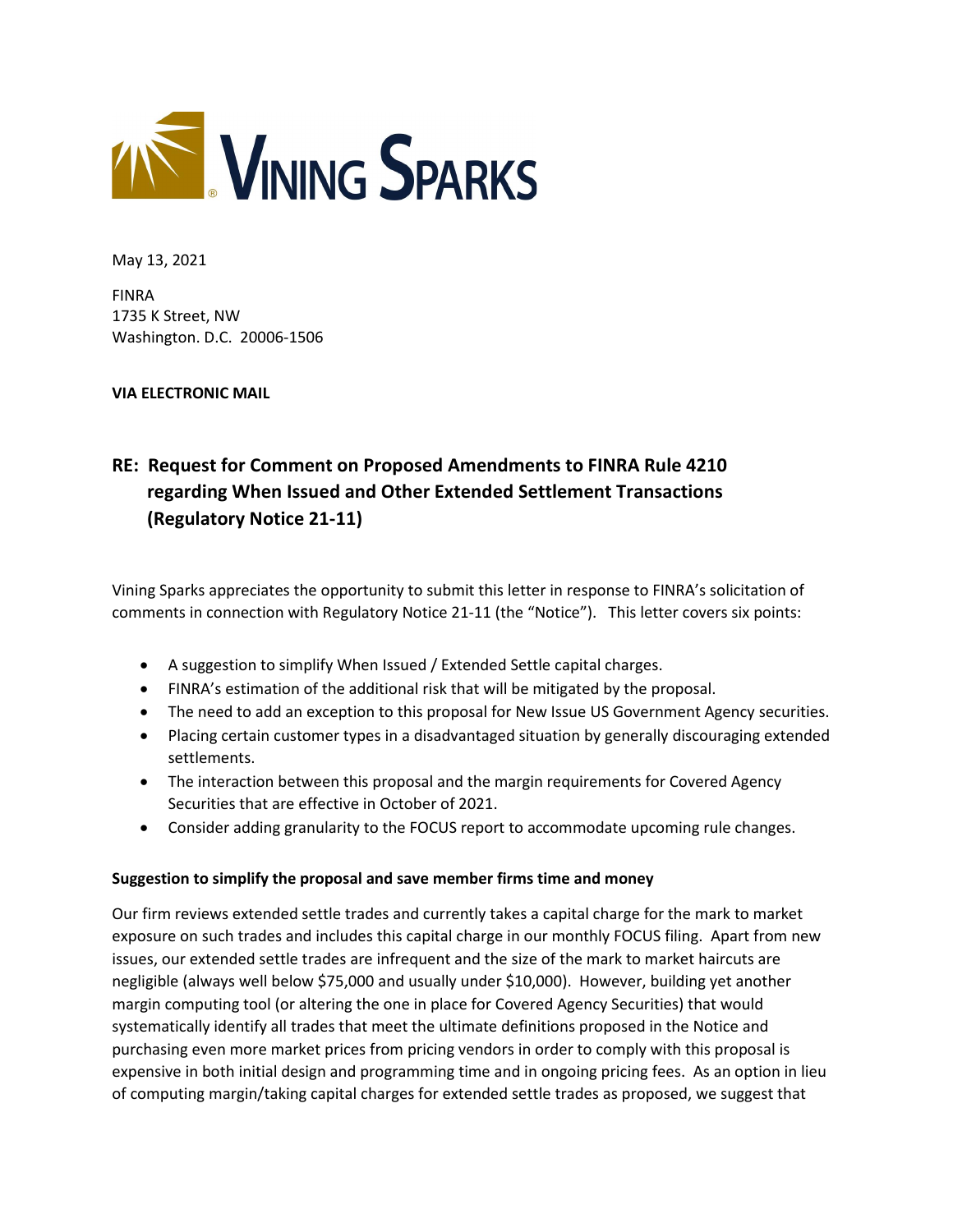FINRA consider providing firms the option to take a fixed "extended settlement trade charge" against net capital of perhaps \$100,000 (possibly more), thus preventing firms from sustaining these actual hard dollar costs both initially and on an ongoing basis. This approach would achieve the goal of penalizing a firm's Net Capital if they chose to execute extended settle trades but relieves them of the time and expense of building and maintaining a system and purchasing prices for another compliance only tool.

#### **FINRA's estimation of the additional risk that will be mitigated by the proposal.**

In the Notice on page 8, statistics were cited about how many member firms submitted extended settle US Treasury trades, Non-UST Government Agency trades and Corporate trades in an average month during 2020. No statistics were quoted for Municipal trades. Questions about this:

- ◆ What were the resulting mark to market exposures to the firms with these extended settle trades? Total daily average extended settlement mark to market exposure by firm would be a meaningful statistic to share to demonstrate the significance of this exposure. Disclosure of such data would allow member firms to better understand how much market risk FINRA is trying to eliminate with the proposal. FINRA should have ample access to daily CUSIP level market prices which could be used to compute and track such exposures.
- Are there any known occurrences of non-settlement of such extended settle trades? If so, were customers negatively impacted? Were dealers?
- $\cdot \cdot$  Has any data been collected about the account type with which extended settle trades are typically transacted? Much is written in the proposal about security type and dealer accounts, DVP accounts and cash accounts, but nothing in the proposal speaks to the type of DVP account.

#### **Add an Exception for New Issue US Government Agency Securities**

We request that FINRA add an exception for New Issue Government Agencies like what has been proposed for US Treasuries and Municipals. Federal Home Loan Bank, Farmer Mac and other agency new issues typically have a first settlement that extends 3-30 days following the initial issue. The Notice does not explicitly include Agencies with the 14-day exception provided for US Treasuries, but we were told by the Bond Dealers Association margin working group that FINRA intended to include Agencies with Treasuries – we hope that the BDA's understanding is correct. We request FINRA to explicitly confirm that Agencies are included with US Treasuries and that FINRA would consider extending the exception for New Issue Agencies to at least 30 days. Our firm currently has trades pending in 52 New Issue Agency cusips - 17 cusips settle inside of 14 days, 14 cusips settle between 15 & 20 days and 21 cusips settle between 21 & 29 days. We would be happy to share this trade level data with FINRA if requested. These extended settlement ranges are typical in this product group and a 30-day exception would be necessary to prevent undue and arbitrary margin requests or capital charges for such ordinary trades in this product group. If no exception for such new issues is granted, requiring a capital charge for such transactions would further disadvantage FINRA member firms that sell such securities as compared to non-FINRA member bank dealers.

One other concern about the lack of a new issue agency exception, or one that is for only 14 days – One side of a new issue agency transaction is often a purchase from the issuing agency. If the market moves away from the seller and advantages the purchaser, is FINRA recommending that member firms call margin from the issuing agency or take a capital charge for the negative mark to market? The agencies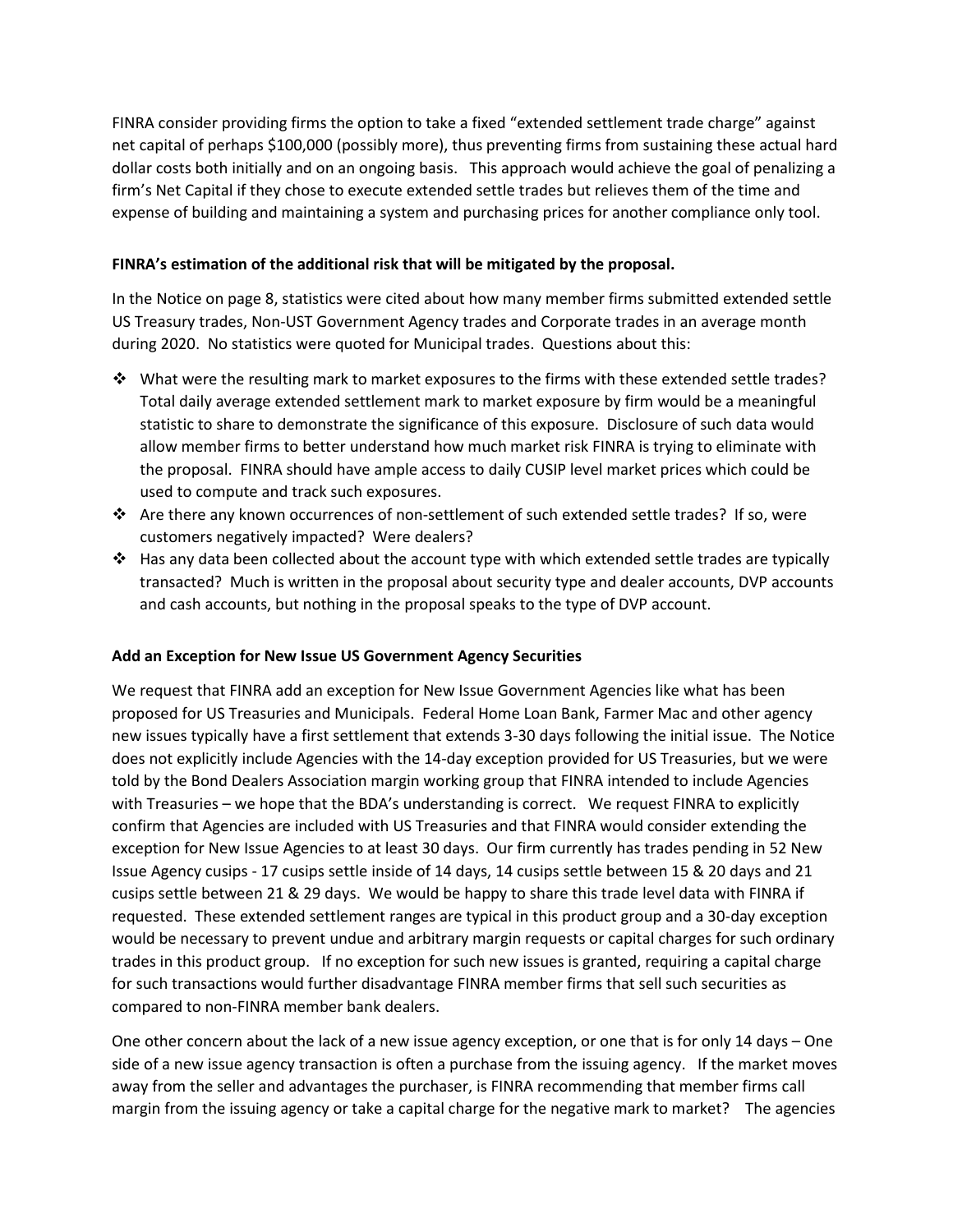are unlikely to pay this margin, and they might be legally prevented from doing so. This point needs to be considered as this rule enhancement moves forward.

#### **Disadvantaging Customer Types that often purchase trades that settle on an extended basis.**

Large Public Funds Accounts often schedule the settlement of their security purchases to coincide with known funding receipts from taxes, assessments, or maturing portfolio securities. They use this information to make extended settlement purchases when they spot suitable securities at favorable prices. These transactions do not create undue or excess credit risk since these customers know exactly when funds are available. The proposal would either margin these transactions or penalize a dealer with a capital charge.

- Does FINRA want to discourage this type of trade and potentially prevent these types of customers from making effective and timely portfolio decisions?
- \* Does FINRA believe that these transactions are inappropriate or that they impart significant risk to the dealer or customer?
- $\div$  FINRA should consider an exception from margining and or capital charges for extended transactions with institutional customer account types, especially Public Funds Accounts.

## **Interaction between proposed amendments in the Notice and the Covered Agency transaction margining regulations effective in October of 2021**

The following section does not incorporate the proposed substantive and technical language changes to Covered Agency Transaction margining that was released in the 87-page document 6 days ago by FINRA. However, after reading the new release briefly we believe that the following questions and comments are still applicable even if the technical terms may have changed.

Covered Agency transactions have their own specific set of margin rules as referenced in the Notice. There is no discussion of how a member firm with a DVP customer that has both pending Covered Agency transactions and marginable extended settle transactions should be treated. Questions for this situation:

- ❖ Is FINRA recommending that such an account would potentially be margined twice by two different measures?
- $\cdot \cdot$  Would the margin requirement computed for each type of trade be potentially combined or netted if exposures are in the opposite direction?
- Currently in 4210, there is a \$10,000,000 total open gross trade threshold (small cash buyer threshold) under which an exception for margining Covered Agency transactions is granted.
	- Will there be a similar exception put in place for other extended settle trades in such account?
	- Will the balance of extended settle trades be added to Covered Agency transactions to compute this exception?
	- If they are added together are there plans to increase the current \$10,000,000 open gross trade threshold?